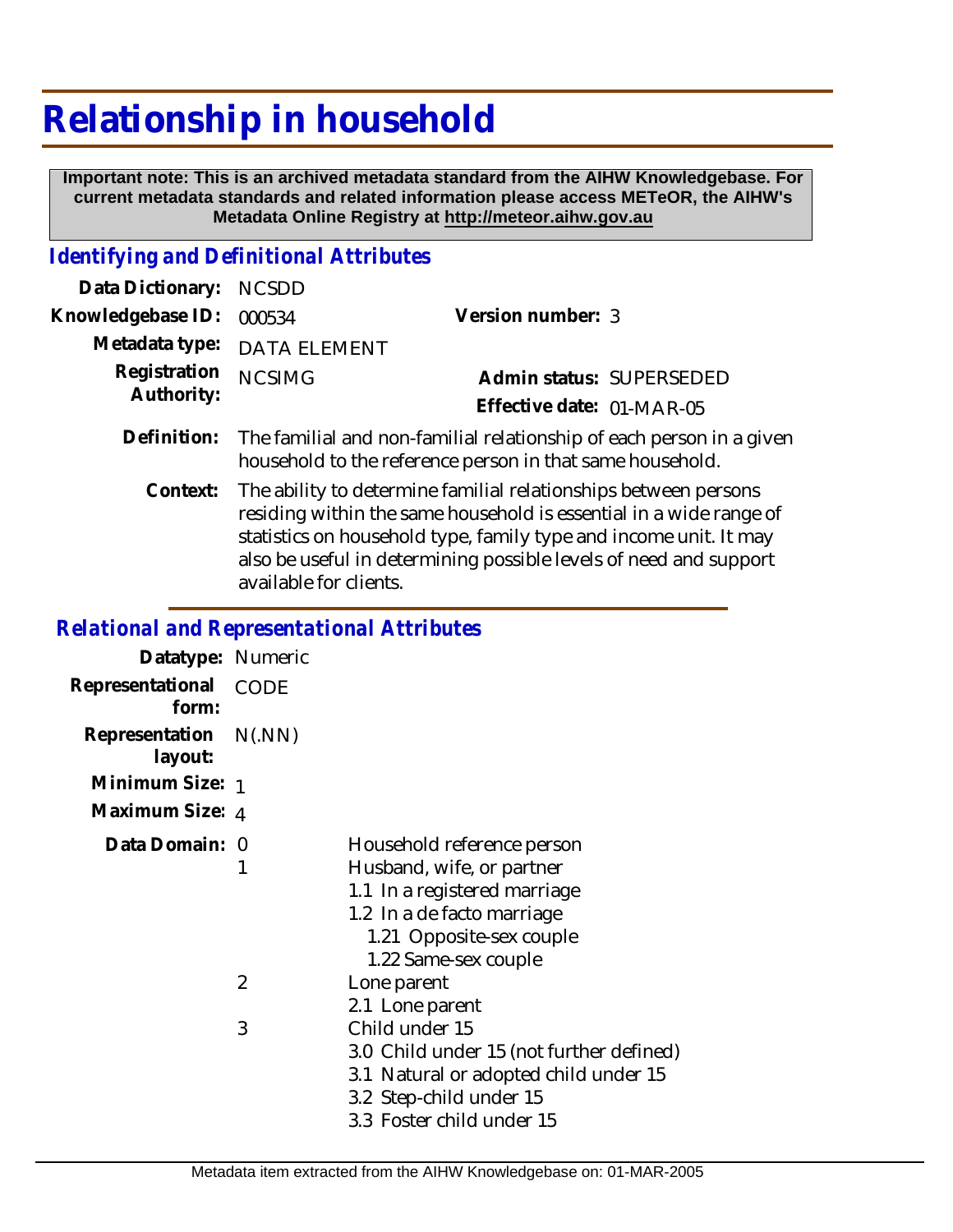|   | 3.4 Otherwise related child under 15<br>3.5 Unrelated child under 15 |
|---|----------------------------------------------------------------------|
| 4 | Dependent student                                                    |
|   | 4.0 Dependent student (not further defined)                          |
|   | 4.1 Natural or adopted dependent student                             |
|   | 4.2 Student step-child                                               |
|   | 4.3 Student foster child                                             |
| 5 | Non-dependent child                                                  |
|   | 5.0 Non-dependent child (not further defined)                        |
|   | 5.1 Non-dependent natural or adopted child                           |
|   | 5.2 Non-dependent step-child                                         |
|   | 5.3 Non-dependent foster child                                       |
| 6 | Other related individual                                             |
|   | 6.0 Other related individual (not further defined)                   |
|   | 6.1 Brother/Sister                                                   |
|   | 6.2 Father/Mother                                                    |
|   | 6.3 Grandchild                                                       |
|   | 6.4 Grandfather/Grandmother                                          |
|   | 6.5 Cousin                                                           |
|   | 6.6 Uncle/Aunt                                                       |
|   | 6.7 Nephew/Niece                                                     |
|   | 6.8 Other related individual (not elsewhere                          |
|   | classified)                                                          |
| 7 | Non-family member                                                    |
|   | 7.1 Unrelated individual living in a family                          |
|   | household                                                            |
|   | 7.2 Group household member                                           |
|   | 7.3 Lone person                                                      |
| 8 | Not stated/inadequately described                                    |
| 9 | Visitor                                                              |
|   | 9.9 Visitor                                                          |

Guide For Use: This item is measured using relationships in respect of a

household reference person. Relationships in the household are determined by establishing the relationship between this household reference person and each other member of the household in turn.

The household reference person may be determined in a variety of ways. For example, it could be the person first listed on a form ('Person 1'), or the oldest person in the household, or the community services client.

In measuring the types of relationships that exist between persons in a household, we must recognise that there may not be any familial relationship. Thus, there must be a category for persons who are non-related. Adopted relationships are treated as natural relationships.